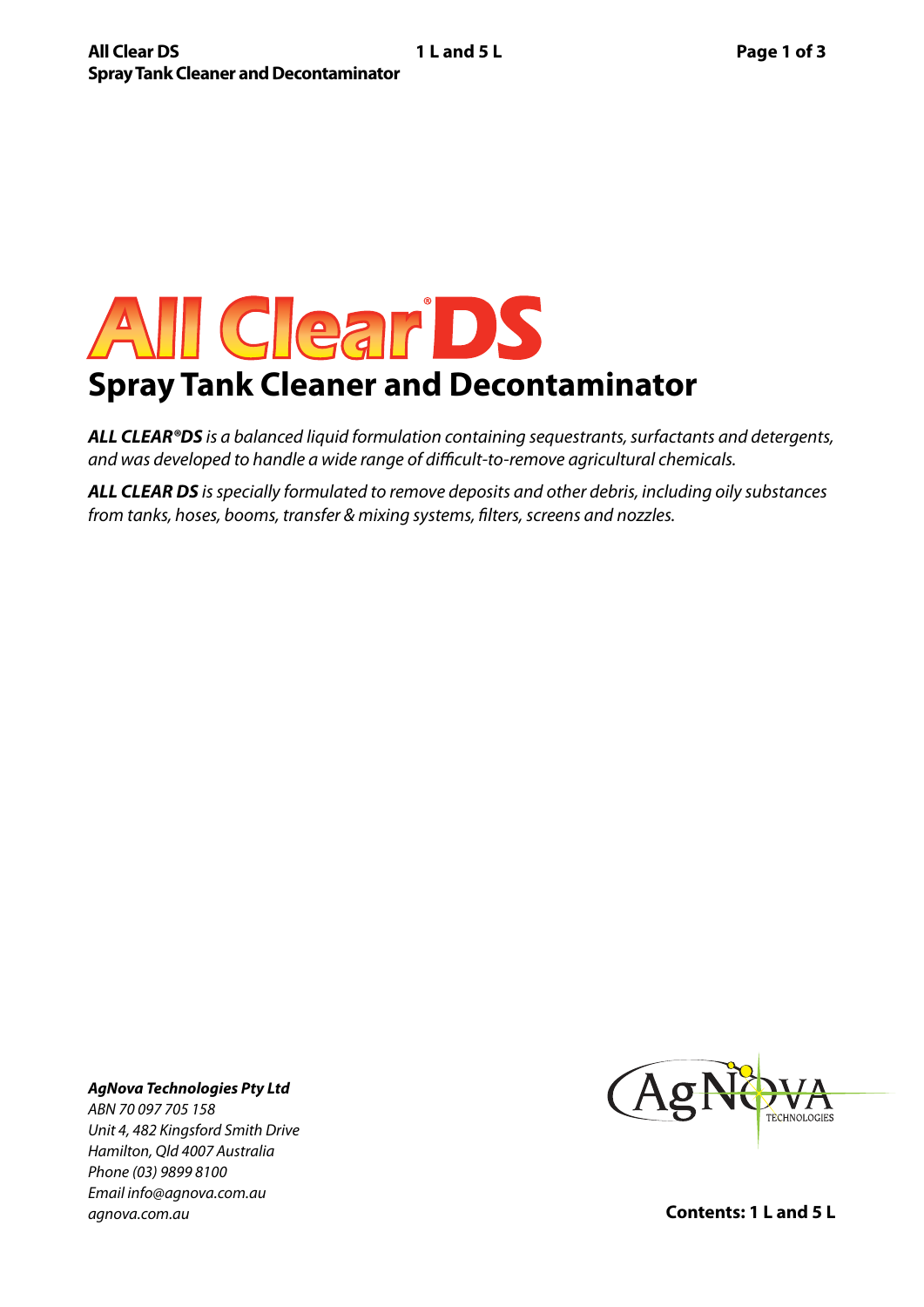### **DIRECTIONS FOR USE**

#### **GENERAL INSTRUCTIONS**

All Clear® DS is used to clean and decontaminate spray equipment. This is particularly important when switching from one herbicide to another, or from a herbicide to a fungicide, fertiliser or insecticide, and at the end-of-season sprayer cleanout.

#### **USE RATE**

#### **DECONTAMINATION PROCEDURE**

#### *This procedure must be followed for all equipment used in the spraying process, including venturi style hoppers, pre-mix tanks, transfer systems, suction hoses, filters, tanks, tank lids, strainer baskets, booms, spray lines, nozzles, etc.*

- 1. Immediately after spraying, drain all equipment. Any product contamination on the outer surfaces should be removed by washing with a solution of ALL CLEAR DS and water at the label rate.
- 2. Rinse or pressure clean the inside of all equipment with at least 1/10 of tank capacity of clean water. Visible residues should be removed from tank, then boom, lines and nozzles flushed. Drain all equipment completely and follow RINSATE DISPOSAL instructions.
- 3A. **Tanks without internal sprinklers:** Half fill the tank with clean water and add ALL CLEAR DS at the label rate for the total tank volume (e.g. for a 2000 litre tank, add 5 litres of ALL CLEAR DS). Start agitation and flush all equipment for a few seconds, with boom-end valves open and/or bungs removed. Close boom-end valves and/or replace bungs, then stop flow to boom and completely fill tank with water. Allow to stand for at least 15 minutes with the boom closed and agitation running, then flush all of the solution out of the spray tank via the boom, lines and nozzles and follow RINSATE DISPOSAL instructions.
- 3B. **Large tanks with internal sprinklers or washing nozzles that clean all internal surfaces:** It is not necessary to completely fill the tank. Determine the "flush volume" (the amount of water required to spray through the nozzles for 30 minutes); this should not be less than 2000 litres. Fill tank with half the flush volume of clean water and add ALL CLEAR DS at the label rate for the full flush volume. Start agitation and flush all equipment for a few seconds, with boom-end valves open and/or bungs removed. Close boom-end valves and/or replace bungs, then stop flow to boom and add the other half of the flush volume of clean water to the tank. Run the agitation and internal sprinklers/tank nozzles for at least 15 minutes, then flush all of the solution out of the spray tank via the boom, lines and nozzles and follow RINSATE DISPOSAL instructions.

**NOTE: If the tank cleaning history is unknown or may have been compromised, or extra "sticky" product combinations have been used (e.g. carfentrazone-ethyl/glyphosate, Valor\*/glyphosate, etc.), longer soaking is required with ALL CLEAR DS solution at the label rate to increase product residue removal. After standing for at least 15 minutes with the boom closed and agitation† running, all internal surfaces of the spray system including lines, filters, nozzles, etc. should then remain in contact with ALL CLEAR DS solution for at least 24**  hours but no longer than 48 hours. Agitation<sup>†</sup> should be resumed for at least another 15 minutes before the **system is flushed completely.**

**† including internal sprinklers/tank cleaning nozzles where relevant.**

**NOTE: All hoses should be inspected at least annually for both external and internal damage and cracking. The internal surfaces of old or perished hoses will hold significant levels of pesticide residue and hence such hoses should be replaced immediately.**

- 4. Nozzles, non-drip diaphragms, screens and filters should be cleaned separately with a fresh solution of ALL CLEAR DS and water at the rate of 25 mL in 10 L.
- 5. After following the ALL CLEAR DS cleaning process above, the tanks should be rinsed with clean water and the boom, lines and nozzles flushed. The tank should be drained completely. Follow the RINSATE DISPOSAL instructions.
- 6. A susceptible plant should be treated with a sample of the final rinsate to determine whether residues remain.

| <b>ALL CLEAR DS &amp; water volumes</b> |                            |
|-----------------------------------------|----------------------------|
| Water Volume                            | <b>ALL CLEAR DS Volume</b> |
| 500 L                                   | 1.25L                      |
| 1,000 L                                 | 2.5L                       |
| 2,000 L                                 | 5 L                        |
| 3,000L                                  | 7.5 L                      |
| 4,000 L                                 | 10 L                       |